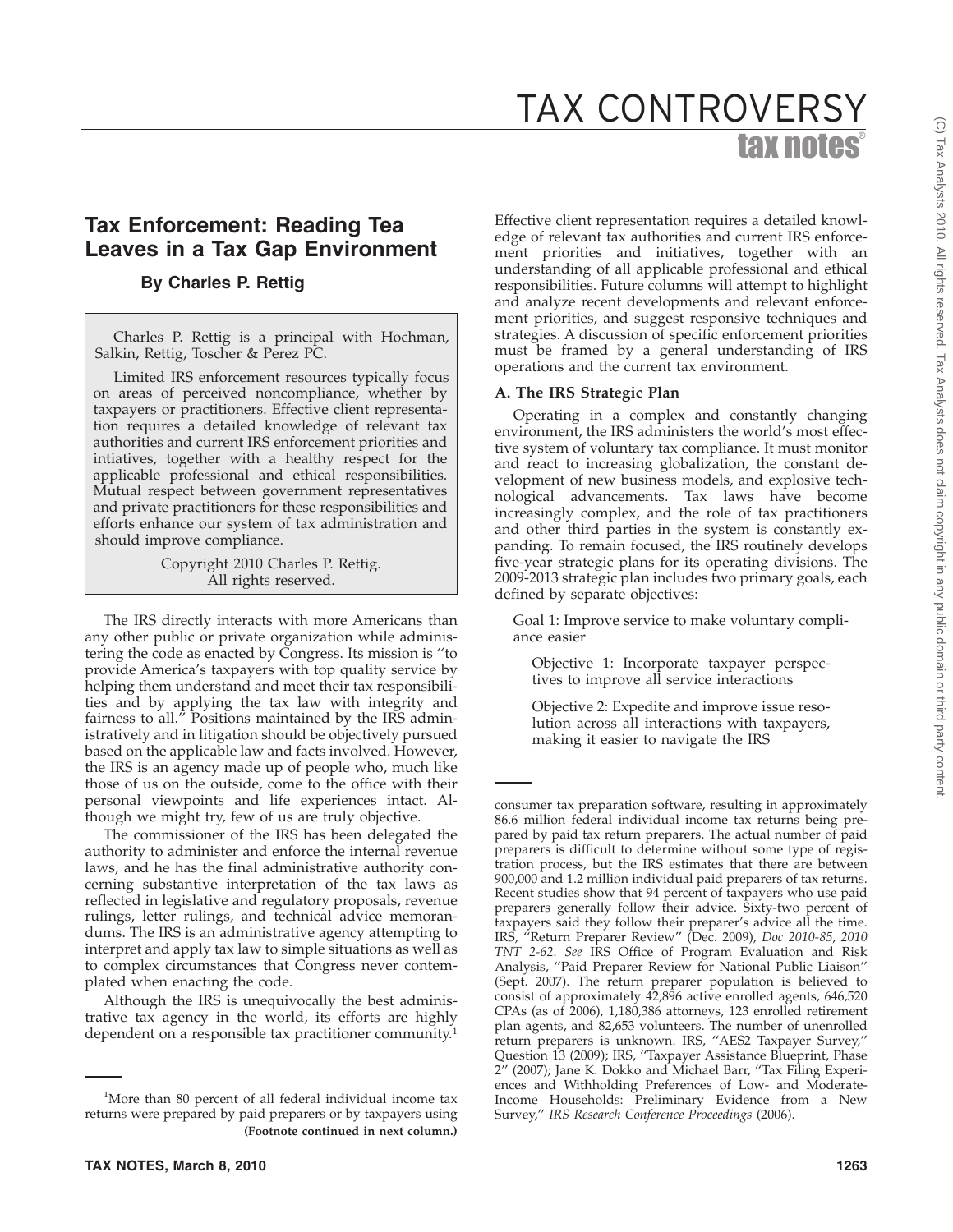Objective 3: Provide taxpayers with targeted, timely guidance and outreach

Objective 4: Strengthen partnerships with tax practitioners, tax preparers, and other third parties to ensure effective tax administration

Goal 2: Enforce the law to ensure everyone meets their obligations to pay taxes.

Objective 1: Proactively enforce the law in a timely manner while respecting taxpayer rights and minimizing taxpayer burden

Objective 2: Expand enforcement approaches and tools

Objective 3: Meet the challenges of international tax administration

Objective 4: Allocate compliance resources using a data-driven approach to target existing and emerging high-risk areas

Objective 5: Continue focused oversight of the tax-exempt sector

Objective 6: Ensure that all tax practitioners, tax preparers, and other third parties in the tax system adhere to professional standards and follow the law2

Note the objectives' emphasis on practitioners. Practitioners provide leverage for limited tax administration resources. Most practitioners work within a zone of reasonable interpretations of the tax law. Some do not. For those who seem a bit confused about their ethical responsibilities and the relevant authorities, the IRS must proceed cautiously when using its enforcement resources. However, it must proceed and do so with authority in a clear and effective manner. Practitioners intentionally operating outside the zone of reasonableness do a disservice to us all. Practitioners operating inside that zone deserve the respect and admiration of the IRS for their dedication to a career of long hours toiling in the complex trenches of the code on behalf of sometimes marginally thankful clients who feel their representative is actually working for the government.

#### **B. Tax Gap Enforcement**

Partially as a result of strong, ongoing congressional interest, the IRS is aggressively attempting to increase its tax enforcement activities to reduce the tax gap — the difference between the amount of tax imposed on taxpayers for a given year and the amount that is actually paid voluntarily and timely.3 The tax gap represents, in dollar terms, the *annual* amount of noncompliance with our tax laws. However, because the tax gap represents unpaid taxes, any estimate is a ballpark figure at best. The federal gross tax gap is estimated at \$345 billion per

year (based on IRS tax gap data for 2001).<sup>4</sup> IRS enforcement activities, coupled with other late payments, recover about \$55 billion of the gross tax gap, resulting in a net federal tax gap of approximately \$290 billion and a noncompliance rate of 15 to 16 percent.<sup>5</sup> Few other countries can boast of a tax compliance rate of approximately 84 percent! However, all agree that a noncompliance rate of 15 to 16 percent amounting to several hundred billion dollars is unacceptable in our selfassessment tax system.

The tax gap is thought to be made up mostly of underreporting of income, underpayment of reported taxes, and the nonfiling of returns. It is believed that 82 percent of the estimated gross tax gap of \$345 billion consists of underreporting on filed returns (\$285 billion); that 8 percent is associated with nonfiling (\$27 billion); and that 10 percent is associated with the nonpayment of tax (\$33 billion).6 The majority of the tax gap appears to be composed of individual income tax (\$197 billion or approximately 57 percent — principally nonbusiness income and business income) and employment tax (\$39 billion or approximately 11 percent — principally selfemployment tax).<sup>7</sup> The balance comprises corporate tax, estate tax, and excise taxes. Taxes on illegal activities are excluded from these estimates. Having identified the primary sources of the tax gap, it should not be overly difficult to anticipate future IRS enforcement actions.

The percentage of underreported individual income varies significantly depending on the degree of information reporting and whether withholding is required. For example, tax gap data suggest that only 1.2 percent of the wages, salaries, and tips were underreported in 2001, whereas 57.1 percent of nonfarm proprietor income was underreported.8 As such, increased information reporting and withholding would seem certain to reduce the tax gap. Any increased revenue would have to be weighed against higher administrative costs of the IRS and higher compliance costs of individuals.

Recently released enforcement results for fiscal 2009 demonstrate that the IRS has been able to leverage limited enforcement resources to remain a viable threat to those who believe a tax return merely represents an offer to negotiate with the government. Total IRS enforcement revenue increased from \$33.8 billion in fiscal 2001 to \$48.9 billion in fiscal 2009.<sup>9</sup> (Based on fiscal 2005 data, it costs about 44 cents for each \$100 collected by the IRS.10) The increase in enforcement revenue was achieved with a substantially similar number of total IRS enforcement personnel (20,203 in fiscal 2001 and 21,059 in fiscal

<sup>9</sup>IRS, "Fiscal Year 2009 Enforcement Results" (Dec. 22, 2009),

<sup>2</sup> IRS Strategic Plan 2009-2013 (Apr. 28, 2009), *Doc 2009-9611*, *2009 TNT 80-44*. <sup>3</sup>

<sup>&</sup>lt;sup>3</sup>IRS and Treasury Department, "Reducing the Federal Tax Gap: A Report on Improving Voluntary Compliance,'' p. 6 (Aug. 2, 2007), *Doc 2007-18004*, *2007 TNT 150-15*.

<sup>4</sup> For tax gap data for 2001, see ''IRS Updates Tax Gap Figures,'' IR-2006-28 (Feb. 14, 2006), *Doc 2006-2947*, *2006 TNT 31-6*.

<sup>5</sup> *Id.*

<sup>6</sup> *Id.*

<sup>7</sup> *Id.*

<sup>8</sup> *Id.*

*Doc 2009-28017*, *2009 TNT 244-40*. <sup>10</sup>*See* Dustin Stamper, ''Audits Up, Costs of Tax Collection Down, IRS Data Book Reveals,'' *Tax Notes*, Mar. 27, 2006, p. 1377, *Doc 2006-5341*, or *2006 TNT 53-2*.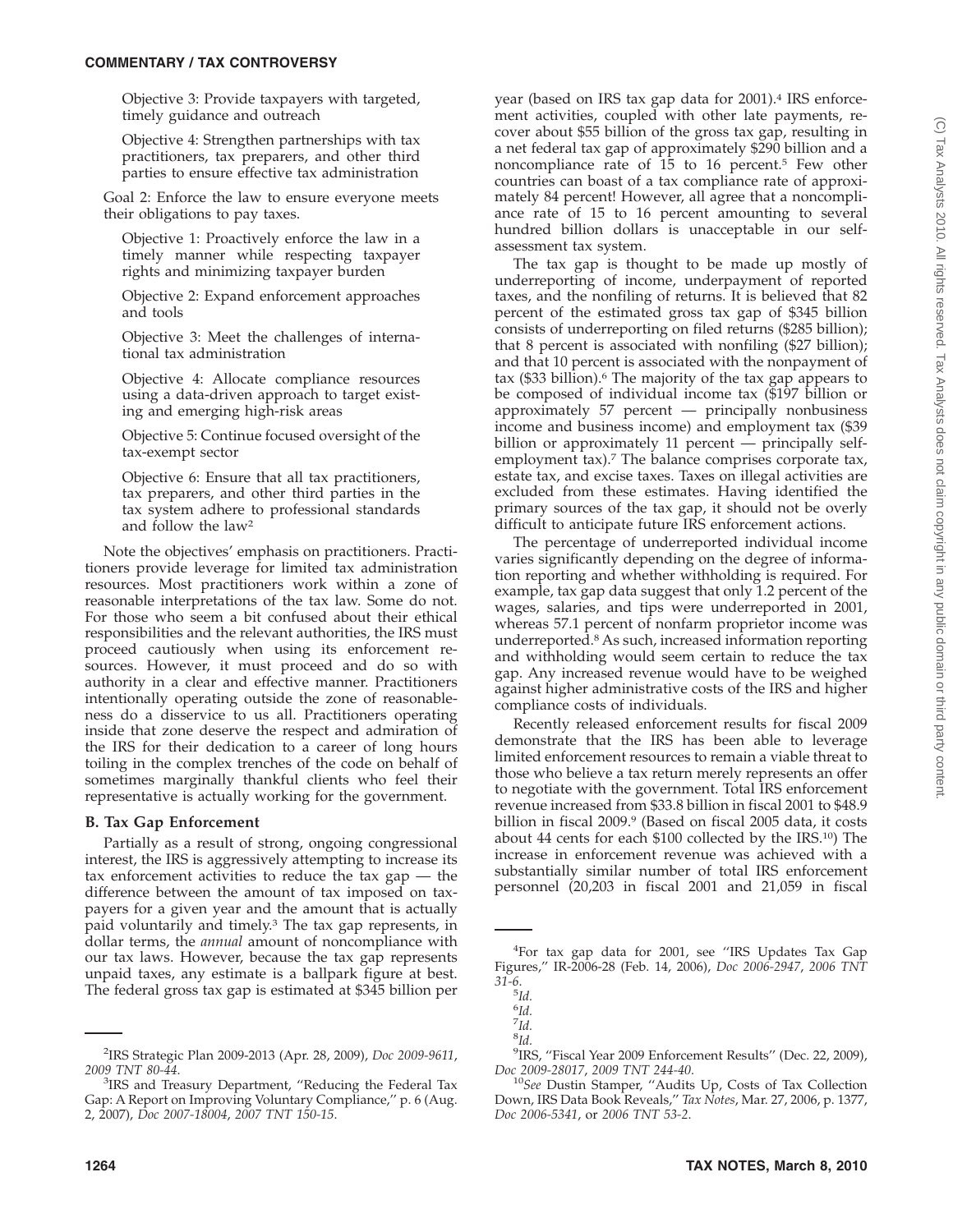#### **COMMENTARY / TAX CONTROVERSY**

2009).11 From fiscal 2001 to 2009, audits of individual returns increased from 529,241 to 1,099,639 (with a corresponding increase in the audit coverage rate from 0.58 percent to 1.03 percent); liens increased from 674,080 to 3,478,181; levies increased from 482,509 to 965,618; and seizures increased from 234 to 581.12 In fiscal 2009, there were more than 266 million visits to the IRS Web site!<sup>13</sup>

With the number of individual return filings increasing from 127 million to more than 138 million between fiscal 2001 and 2009 (coupled with a corresponding increase in the filings of nonindividual returns),<sup>14</sup> the IRS must remain vigilant in its enforcement efforts regardless of budget constraints. The Small-Business/Self-Employed Division (SB/SE) has approximately 28,000 total employees, including 4,000 new employees (approximately half of whom have previous experience in tax or accounting) and is contemplating 13,000 random audits to update data and formulas. The Large and Midsize Business Division has approximately 6,200 total employees, including 750 new employees (approximately half of whom are from outside the IRS). Appeals has approximately 2,000 total employees, of which approximately 1,000 are appeals officers or settlement officers, including 400 new employees. And the Office of Chief Counsel has approximately 1,600 total lawyers, including 226 recently hired lawyers (approximately 170 having prior experience and 56 hired through the Honors Program, with 47 being designated to LMSB and 90 being designated to SB/SE). Because six of the nine LMSB Tier I priority examination issues include some international tax component, substantially every LMSB counsel lawyer will be trained in the fundamentals of international tax law. Hopefully, the patience of taxpayers and practitioners will not be overly tested as these new employees are integrated within the IRS operations.

Many have emphasized increased tax enforcement to reduce the tax gap. However, much of the tax gap for individual income tax filers is due to types of unreported income that are difficult to detect during an examination. Even if liabilities are detected, many taxpayers are simply unable to pay, and many detected tax liabilities are so small relative to enforcement costs that it is not cost effective to pursue collection. As such, enhanced compliance requires a strong enforcement mechanism combined with other methods of encouraging taxpayers and their representatives to improve tax compliance. Practitioner penalties serve as a unique reminder of the diligence required in the return preparation process and the potential pitfalls associated with rendering unsupported advice outside the zone of reasonableness.

#### **C. Consideration of Practitioner Penalties**

Congress and the IRS have long focused on tax practitioners in an effort to leverage limited enforcement resources — ''Attorneys and accountants should be the pillars of our system of taxation, not the architects of its circumvention.''15 The return preparer represents the fine line between increasingly demanding government inquiries and client desires to remain off the government radar screen. The government wants transparency  $-$  if a taxpayer and his representative believe in the positions set forth within a tax return, the government believes the positions should be fully disclosed. Taxpayers believe that the whale only gets harpooned when it comes up for air. Preparers believe that whatever they do, neither the government nor the client will be fully satisfied.

Modifications to the return preparer penalty provisions in section 6694 (and the regulations thereunder) and the increased visibility of the IRS Office of Professional Responsibility (OPR) in overseeing perceived violations of Circular 23016 have received the attention of the practitioner community. OPR, formerly known as the Director of Practice, enforces Circular 230 governing the practice before the IRS of attorneys, CPAs, enrolled agents, enrolled actuaries, and appraisers. As described in the recently announced ''Return Preparer Review,''17 the responsibilities of OPR will drastically increase as it receives the authority to govern the practice of unenrolled, registered preparers.18

''It is no surprise that a knowledgeable tax attorney would use numerous legal entities to accomplish different objectives. This does not make them illegitimate. Unfortunately such 'maneuvering' is apparently encouraged by our present tax laws and codes,'' the Eleventh Circuit remarked in 2008.19 However, ''maneuvering'' does not occur in a vacuum or without the attention of the IRS. Practitioners who choose not to comply with established standards of conduct are subject to a broad range of coordinated actions to effectively address their misconduct — for example, the assessment of economic penalties, disciplinary penalties, and sanctions imposed under Circular 230; suspension of electronic filing privileges; pursuit of injunctive action; and, when warranted,

<sup>11</sup>*Supra* note 9. <sup>12</sup>*Id.* <sup>13</sup>*Id.* <sup>14</sup>*Id.*

<sup>15</sup>Remarks by former IRS Commissioner Mark Everson at his nomination hearing before the Senate Finance Committee (Mar. 18, 2003), *Doc 2003-7606*, 2003 TNT 59-55.

<sup>&</sup>lt;sup>16</sup>Regulations governing practice before the IRS are in title 31, Code of Federal Regulations, part 10, and are published in pamphlet form as Treasury Department Circular 230. The regulations prescribe the duties and restrictions relating to that practice and the disciplinary sanctions for violating the regulations. A copy of Circular 230 is *available at* http://www.irs.gov. <sup>17</sup>*See supra* note 1. 18The IRS is to be commended for the time-consuming

process, including public hearings and solicitation of comments, before determining that unenrolled paid preparers should be subject to oversight and should have some degree of continuing education (without any implication that unenrolled preparers might not already pursue considerable, ongoing continuing education). All tax practitioners should welcome the opportunity to enhance their tax knowledge and expertise through some process of continuing education. Mandatory continuing education requirements are the equivalent of state helmet laws for motorcycle riders. Some people don't always recognize the

<sup>&</sup>lt;sup>19</sup>See Ballard v. Commissioner, 522 F.3d 1229 (11th Circuit, Apr. 7, 2008), *Doc 2008-7664*, *2008 TNT 68-16*.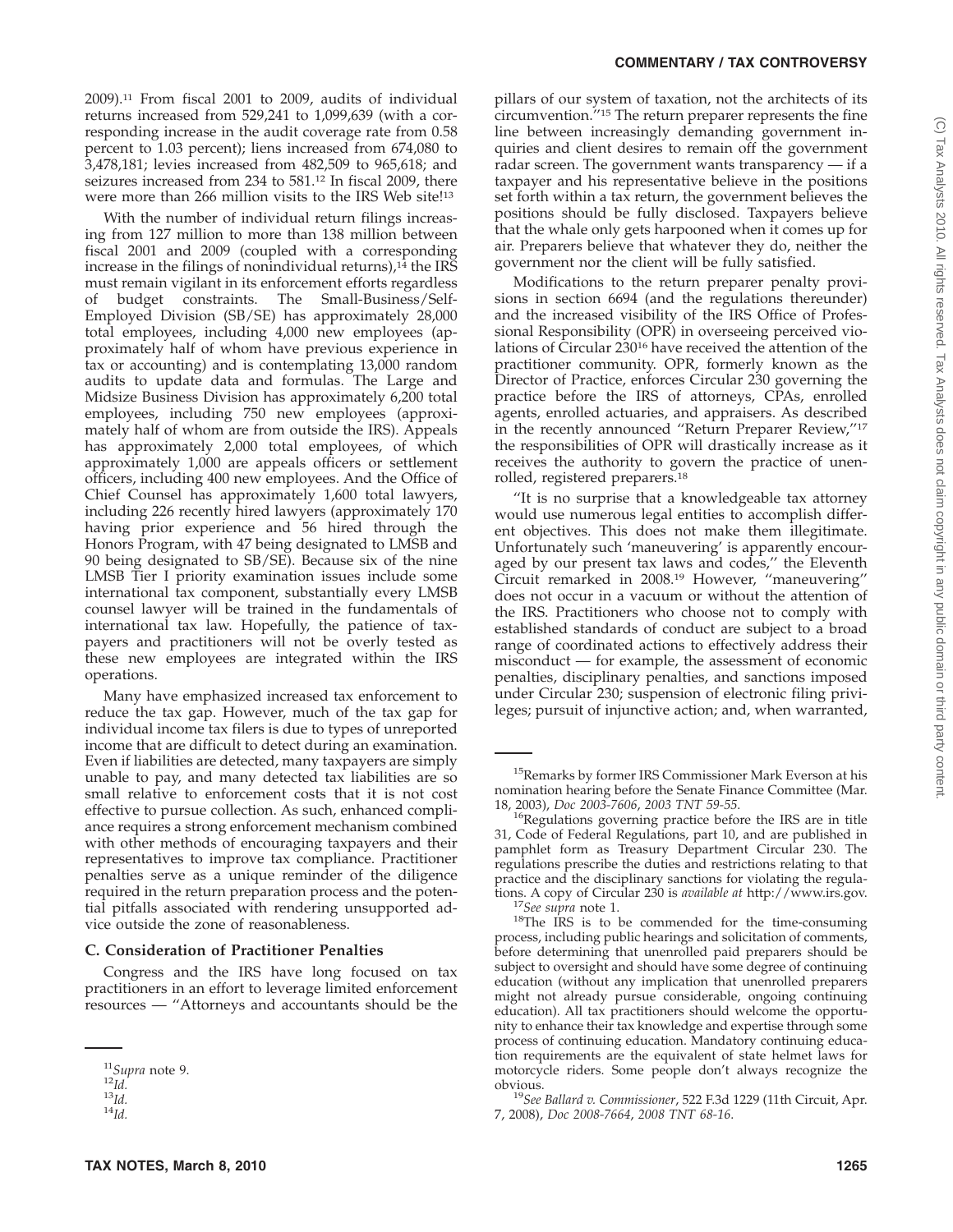#### **COMMENTARY / TAX CONTROVERSY**

criminal prosecutions by the Justice Department. ''Supreme excellence consists in breaking the enemy's resistance without fighting,'' Sun Tzu observed.20 The IRS's focus on preparers has been constant and significant.

**1. Examination letter.** The SB/SE examination program letter for fiscal 2008 defined the operational goals of the SBSE and stated:

- ''Return preparers are a critical component of Tax Administration and provide a unique opportunity to impact taxpayer behavior and compliance with the tax law. We will develop and implement a Service-wide return preparer strategy to actively identify and address egregious preparers. We will identify preparers that promote overly aggressive positions for appropriate action. We will fully develop and coordinate preparer penalty issues, consider initiation of projects, and refer practitioners to the Office of Professional Responsibility, when appropriate.''
- ''Penalties should be considered during every examination. Examiners must properly develop and document actions taken to determine the appropriateness of all applicable penalties. The reasonable cause provisions will be considered on a case-bycase basis taking into account all the pertinent facts and circumstances.''
- ''Return Preparer penalties should also be considered. Coordination with Area Return Preparer Coordinators will take place to determine if the initiation of Program Action Case procedures is appropriate.''
- ''In FY 2008, our audit coverage will include cases representing the most egregious forms of noncompliance. The identification and development of fraud should be considered in all examinations.''
- ''Areas are encouraged to identify egregious activities through Compliance Initiative Program (CIP) and Return Preparer Program cases. Inclusion of these types of cases supports our strategy for addressing egregious non-compliance and our efforts to provide balanced coverage. Increased emphasis will be placed on returns with Schedule C activity that directly correlates to the Tax Gap. This is in recognition that \$109 billion of the overall Tax Gap is due to underreporting on the part of individual business taxpayers.''

**2. January 2008 LMSB memo.** The LMSB memorandum, ''Procedures on Tax Return Preparers,'' described the return preparer program:

• ''The purpose of the return preparer program is to bring noncompliant return preparers into compliance. . . . PACs [Program Action Cases] are preparer investigations where clients of questionable preparers are examined to determine whether preparer penalties and/or injunctive actions against the preparers are warranted.''

• ''The expectation for LMSB is that most of the potential cases will be referrals from LMSB field agents.''21

**3. April 2008 LMSB memo.** The LMSB memorandum ''Procedures for Tax Return Preparer Penalty Cases,'' provided the following comments and procedures for LMSB examiners:

- **Taxpayer Audit.** The purpose of asserting penalties on return preparers is to increase compliance. When examining a return prepared by a tax return preparer, it is an examiner's responsibility to ensure that the identification and conduct provisions of the code were followed. If the provisions are not followed, it is the examiner's responsibility to assert the penalties. During every field examination, examiners should determine if return preparer violations exist. This determination will be made based on oral testimony and/or written evidence during the examination process.
- **Gather Pertinent Information from Audit.** Each income tax examination is separate and distinct from the return preparer violation case relating to the income tax examination. Therefore, examiners will not propose or discuss conduct penalties per se in the presence of the taxpayer.
- **The Interview.** Interviews of the taxpayer should serve a dual purpose: 1) to further the tax examination and 2) to identify violations by a tax return preparer. During the initial interview and throughout the examination process, the examiner should ask questions regarding the return preparation as appropriate to the case and issues being developed:

Whether through the interview process or other documentation, the examiner will need to determine whether tax violations may have been committed by a person who for compensation prepared all or a substantial portion of a return.

Questions should be tailored to the individual taxpayer and situation. Examples of questions which may be appropriate to a given situation include:

- Did you meet with the preparer?
- What documentation was provided to the preparer?
- Did you receive a copy of the return or claim?
- How was the preparer compensated?
- Are you aware of any errors, omissions, or mistakes on the return under examination?
- Did you disclose this transaction on your tax return? Why? Why not?
- Were there any concerns about how the transaction was reported?
- What sort of process is used to address those concerns and on what basis are decisions made?
- Was there any discussion regarding potential penalties?

<sup>21</sup>LMSB-04-1207-079 (Jan. 14, 2008), *Doc 2008-2350, 2008 TNT 24-62*.

<sup>20</sup>Sun Tzu, *The Art of War*.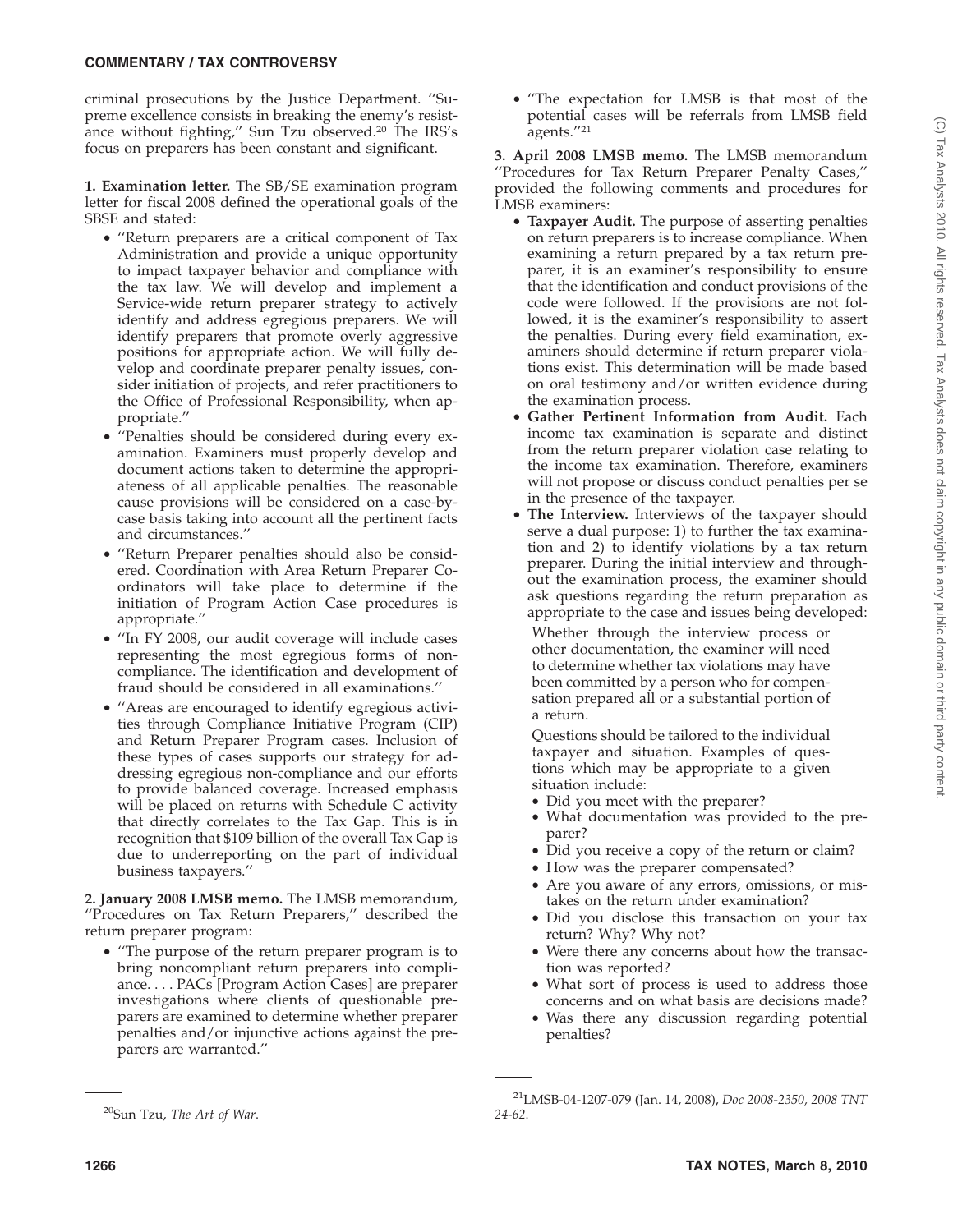• Was there any discussion regarding whether the transaction is subject to disclosure?

Disclosure or the lack of disclosure under Revenue Procedure 94-69 impacts the consideration of preparer penalties. If a dubious transaction is disclosed on the tax return, the transaction will have to be more egregious to warrant the imposition of preparer penalties. However, disclosure of the transaction does not in itself prohibit imposition of preparer penalties.

When interviewing the taxpayer or preparer ask if any other services are provided by the preparer's firm and how long the preparer has been preparing returns for the taxpayer? These simple questions will give you an idea of the extent of the preparer's knowledge regarding the taxpayer's financial situation/ status and alert you as to the applicability of penalties. A tax return preparer who has been preparing a client's return for a number of years is more knowledgeable than a firm that is preparing a client's return for the first time.

- **Documentation of the Facts.** The examiner should document the case file following the conversation with the taxpayer and/or Power of Attorney. While each examiner has their own interview style, examiners should be vigilant in documenting statements made during these interviews.
- **Caution:** In the workpaper files examiners should only document the fact that the required inquiries on the return preparer issues were completed. The taxpayer's answers to these inquiries should not be included in any workpapers in the taxpayer's case file. All information on the return preparer's activities and the applicability of any penalties relating to the return preparer should be separated from the taxpayer's case file. This information is then included in the return preparer penalty case file.22

**4. Excise tax memo.** The December 2008 SB/SE excise tax memorandum, ''Interim Guidance Return Preparer Procedures for Excise Tax,'' states:

For each excise examination involving a return that was prepared by a paid return preparer, the examiner must enter comments in the work papers, preferably Form 4318 *Examination Work papers Index*, regarding the appropriateness of a return preparer penalty.23

**5. Employment tax memo.** The February 2009 SB/SE memorandum, ''Interim Guidance for Preparer Penalty Procedures for Employment Tax,'' set forth the following comments and procedures for employment tax examiners:

- ''During all field and office examinations, a determination will be made as to whether the facts and circumstances of the examination give rise to the development of a penalty issue. This determination will be made based on oral testimony and/or written evidence obtained during the examination process. Examiners are required to comment on preparer penalties on all cases examined.''
- ''Examiners will not propose or discuss preparer penalties in the presence of the taxpayer. All information regarding the return preparer's activities and the applicability of any penalties relating to the return preparer should be separated from the taxpayer's case file.''
- ''When a IRC section 6694(a), IRC section 6694(b), or IRC section 6695(f) penalty is asserted against an attorney, CPA, enrolled agent, or enrolled actuary and is closed agreed by the examiner or sustained in Appeals, or closed unagreed without Appeal contact, a referral to the Director, Office of Professional Responsibility is mandatory.''24

**6. Appraiser penalties memo.** An August 2009 SB/SE memorandum, ''Procedures for Implementing the Penalty for Substantial and Gross Valuation Misstatements Attributable to Incorrect Appraisals Under IRC Section 6695A,'' states: ''During the related tax examination, examiners will inquire, as warranted, to develop facts and circumstances to determine whether or not an IRC section 6695A appraiser penalty case should be opened.''

As stated, practitioners are a critical component of tax administration and provide a unique opportunity to affect taxpayer behavior and compliance with the tax law. The IRS will continually monitor practitioner behavior to improve compliance. Most preparers have a high degree of pride in their work and do not get up in the morning intending to do the wrong thing. All spend significant amounts of otherwise personal time attending continuing professional education conferences and seminars to enhance their professional knowledge and expertise. Many far exceed whatever continuing professional education requirements exist to maintain their professional licenses. The vast majority of preparers spend long hours struggling with uncertain facts, complex statutory authorities, and ever-changing case law, trying to do the right thing. They are a critical, well-respected component of tax administration.

Experienced government representatives recognize the difference between those attempting to work within the system and those attempting to circumvent it. Unfortunately, through attrition, there are fewer experienced government representatives toiling away in the tax trenches. Most practitioners have little to no experience with the questionable preparers who the government must routinely tackle. Preparer penalties and sanctions are important for those who ignore their responsibilities to reasonably comply.

<sup>22</sup>LMSB-04-0308-009 (Apr. 13, 2008), *Doc 2008-9607*, *2008 TNT 85-8*.

<sup>23</sup>SBSE-04-1208-068 (Dec. 31, 2008), *Doc 2009-2372*, *2009 TNT 22-20*.

<sup>24</sup>SBSE-04-0209-008 (Feb. 3, 2009), *Doc 2009-2371*, *2009 TNT 22-19*.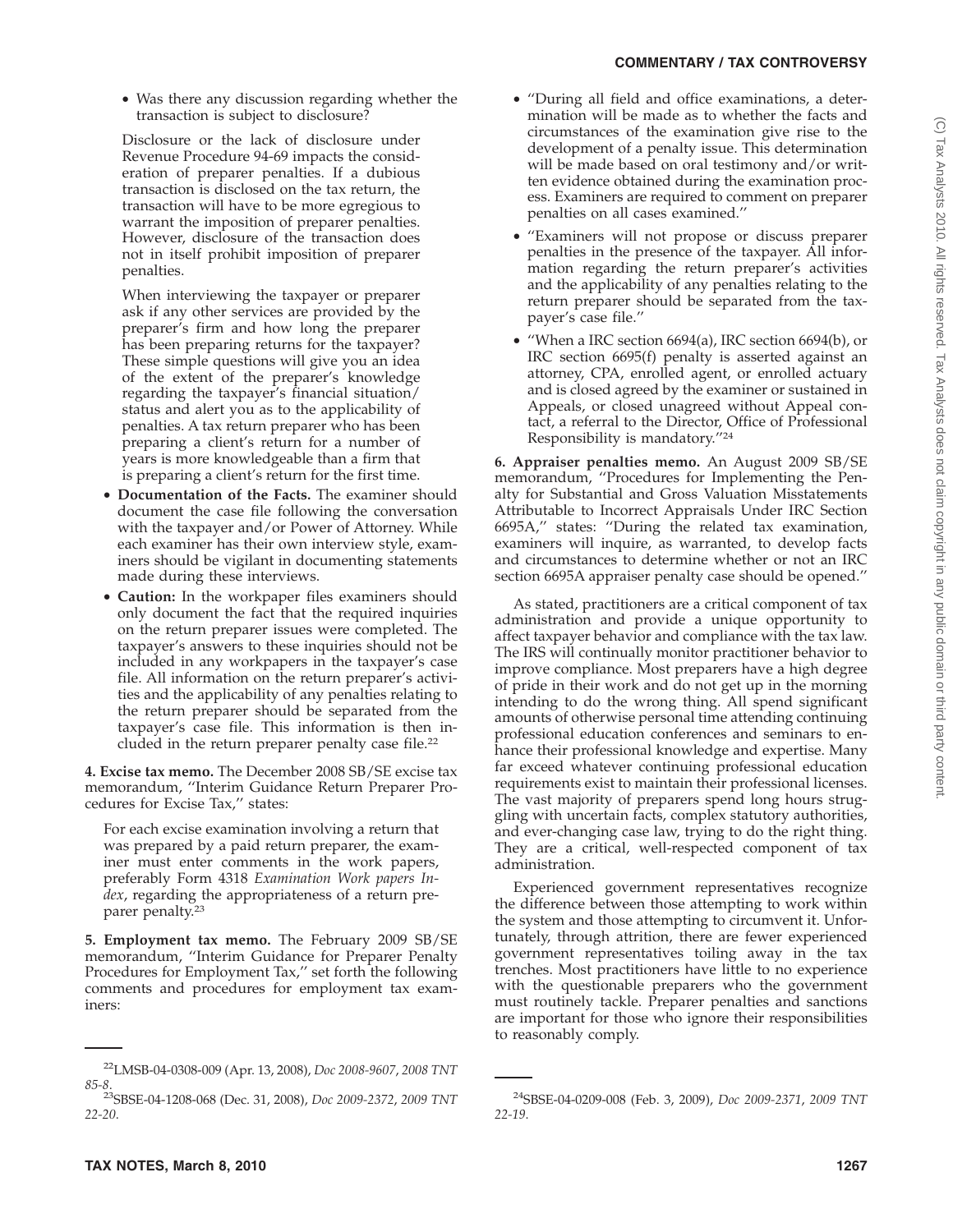## **COMMENTARY / TAX CONTROVERSY**

#### **D. SB/SE in a Recessionary Economy**

Recent economic trends have resulted in more bankruptcy filings and significantly more taxpayers unable to satisfy their tax obligations in a timely manner. The recession has also brought increased efforts to resolve liabilities through offers in compromise and installment agreements (IAs) — with a corresponding increase in defaulted OICs and IAs — and many more taxpayers who have not historically had tax-related issues. SB/SE is responding with an effort to work more closely with delinquent taxpayers.

SB/SE is coordinating a process to provide an additional review of real estate valuations before rejecting OICs based on valuation and to be flexible in payment arrangements involving OICs and IAs.25 Revenue officers have been advised to postpone enforced collection actions if the taxpayer becomes unemployed or incurs some other financial hardship or a devastating illness, etc. When the liabilities have been satisfied, the levies are to be released on an expedited basis.

When first learning of a potentially adverse situation for a taxpayer, the representative must contact the IRS. It is not reasonable to await an IRS contact at some uncertain future date. The representative should be proactive and explain the entire situation (financial, health, etc.) for the taxpayer. The national taxpayer advocate has long advocated fewer liens when the taxpayer has insignificant assets.26 Contact the IRS before a lien is filed and request consideration of collection alternatives. Remember, IRS employees and their families may have similar issues. Everything is relevant in this economy.

#### **E. LMSB Global High-Net-Wealth Industry Group**

It is not unusual for a single high-net-wealth individual to have actual or beneficial ownership of several related entities, either alone or with family members or business associates. Recognizing that it is impossible to effectively examine the activities of high-net-wealth individuals by simply reviewing their individual returns, the LMSB recently formed a global high-net-wealth industry group to centralize and focus IRS compliance expertise on high-wealth individuals and their related entities (initially those having more than \$10 million in assets or income in the aggregate). It involves the pursuit of a holistic approach to the entire web of business entities controlled by a high-net-wealth individual and a better understanding of the economic picture of the overall enterprise to assess its compliance. Examinations will include an enterprise analysis of related trusts, private foundations, flow-through entities, real estate investments, and privately held corporations. Australia, Canada, Germany, Japan, and the United Kingdom, have similar groups.

The "wealth squad" will be made up of flow-through specialists, international examiners, economists to identify economic trends, appraisal experts to advise on valuation issues, and technical advisers to provide industry or specialized tax expertise. Each return will be reviewed as an integral part of the overall enterprise, with a focus on sophisticated domestic and overseas financial, business, and investment arrangements having complicated legal structures (trusts, real estate, royalty and licensing agreements, and partnerships) and tax consequences. Although part of the LMSB, the wealth squad will be responsible for related private foundations and retirement plan assets, which would normally fall under the jurisdiction of the Tax-Exempt and Government Entities Division.

Representatives of high-net-wealth individuals should recognize the limitations on their personal expertise and the issues that may require the engagement of outside specialists. We are fortunate to live in a country where it is not overly difficult to locate a practitioner who knows how many angels are in fact dancing on the head of that pin (that is, practitioners having considerable knowledge and experience in a narrow area of tax law). The LMSB wealth squad is good for the IRS. Hopefully it will expedite examinations by allowing the IRS specialist to quickly recognize when issues do not exist rather than having an IRS generalist get lost in the documentation. Practitioners must be prepared to respond in a similar manner.

#### **F. LMSB Transfer Pricing Practice**

Transfer pricing has become one of the most significant tax issues, if not *the* most significant tax issue, in the international arena. Taxpayers operating in multiple jurisdictions assume taxpaying obligations in each jurisdiction. Transfer pricing determines the proper allocation of income between jurisdictions. Given competing interests between other jurisdictions, the IRS, and the taxpayer, the Service recently established a transfer pricing practice within the LMSB to strategically and systematically administer transfer pricing issues. The practice will coordinate the efforts of a group of transfer pricing experts to identify emerging issues and trends and to provide consistency in the resolution of transfer pricing cases. Practitioners must be prepared to respond in a similar manner. Determinations of the proper income allocation among competing jurisdictions are not for the faint of heart: When facing a transfer pricing issue, find the expert.

## **G. Disclosures of Uncertain Positions**

The IRS recently announced a proposal that would require some business taxpayers to report uncertain tax positions when a return is filed.27 The proposal would affect companies with assets exceeding \$10 million that have a financial statement prepared under Financial Accounting Standards Board Interpretation No. 48, ''Accounting for Uncertainty in Income Taxes,'' or similar accounting standards. These taxpayers would be required to annually disclose uncertain tax positions in the

<sup>25</sup>*See* SBSE-05-0110-004 (Jan. 15, 2010), *Doc 2010-1738*, *2010*

*TNT 16-23*.<br><sup>26</sup>The national taxpayer advocate's annual reports to Congress are on the IRS Web site, *available at* http://www.irs.gov/ advocate/article/0,,id=97404,00.html.

<sup>27</sup>*See* IR-2010-13 (Jan. 26, 2010), *Doc 2010-1887*, *2010 TNT 17-15*; and Announcement 2010-9, 2010-7 IRB 408, *Doc 2010- 1882*, *2010 TNT 17-14*.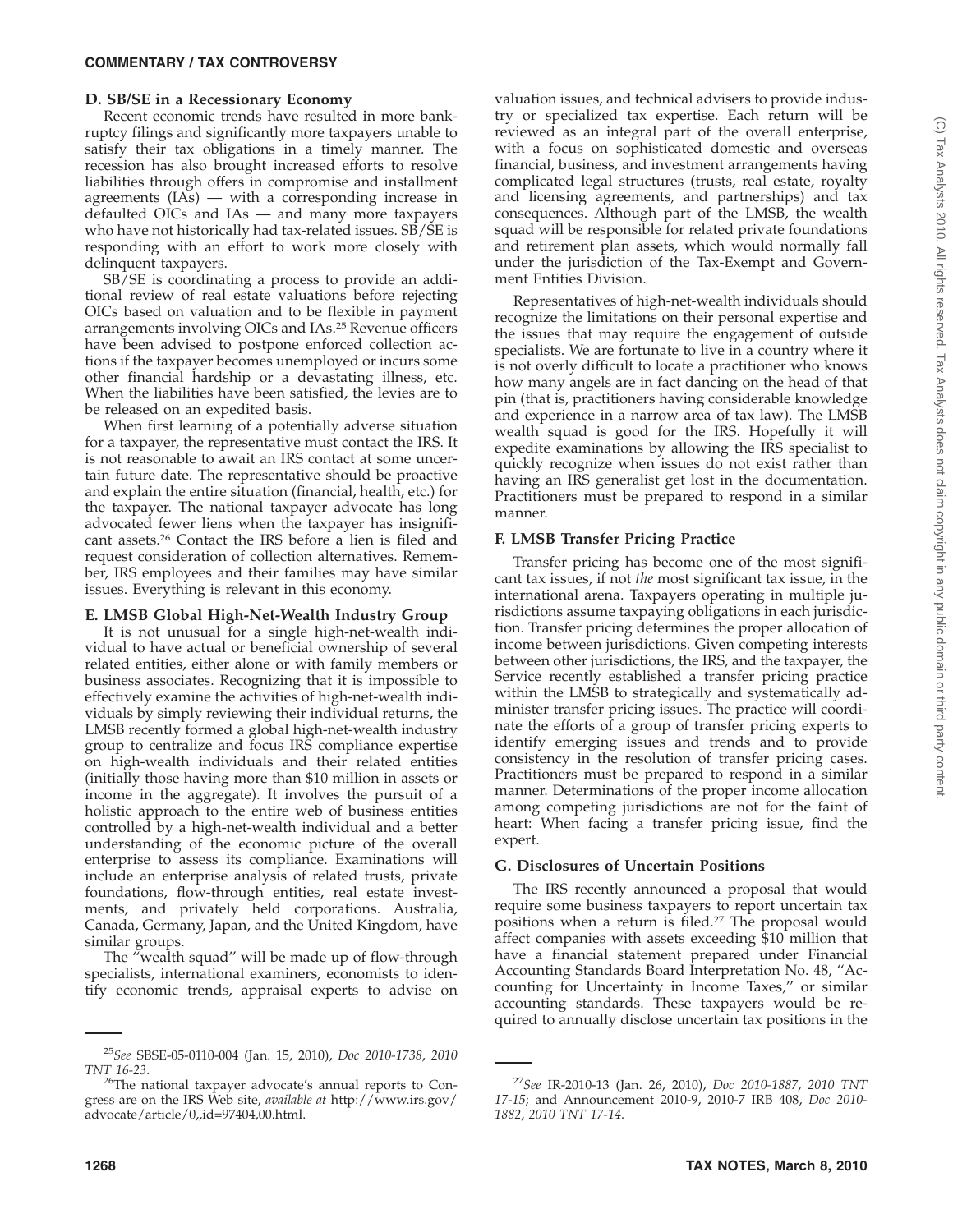form of a concise<sup>28</sup> description of those positions and the maximum amount of income tax exposure if the taxpayer's position is not sustained.

The taxpayer is not required to disclose its risk assessment or tax reserve amounts but must provide a list of issues that it has already prepared for financial reporting purposes. The IRS is attempting to improve the efficiency and effectiveness of tax examinations so it can effectively allocate its examination resources. The affected taxpayers are required to establish tax reserves for uncertain tax positions in determining their financial statement income under U.S. or foreign accounting standards, such as FIN 48.

The IRS has indicated that it could require more disclosure, but that the agency would otherwise retain its long-standing policy of restraint regarding tax accrual workpapers. Taxpayers are not required to disclose their risk assessment or tax reserve amounts, even though the IRS could otherwise compel the production of that information through a summons.29 While the IRS intends to require the reporting of uncertain tax positions, it proposed to otherwise continue its existing policy of restraint.30

Large corporate taxpayers generally respect their responsibility to file accurate returns. In many large corporate audits, the IRS audit team makes reasonable inquiries about potentially uncertain positions near the commencement of an examination. Those inquiries are often more detailed than what would be disclosed in a few sentences. Will the IRS exam team feel pressure to limit the examination to a prompt disallowance of the (material) disclosed uncertain positions and move on to the next taxpayer? Do we need field agents, or have we now asked the large corporate taxpayer to effectively fall on its sword in an effort to preserve the IRS's limited enforcement resources? Will the IRS expand this disclosure practice to individuals, small businesses, partnerships, estates, and trusts? Does a return that fails to attach the disclosure schedule still qualify as a return? The IRS has reaffirmed its commitment to the policy of restraint regarding audit workpapers, but it has mostly eliminated the need for the workpapers by requiring that the taxpayer disclose the uncertain positions with the return. Where's the beef?

The IRS is evaluating various options for penalties associated with an inadequate disclosure.31 It is interesting that the IRS is considering efforts to promote new legislation imposing a penalty for failure to file the disclosure schedule or for an inadequate disclosure when there are already some 130 penalties in the code and most of the tax community have called for penalty reform (and tax simplification). Penalty reform must be considered on an equal basis with an enhanced disclosure regime. Is it clear that positions disclosed on the new schedule will not be subjected to penalties?

# **H. Anticipated Enforcement Procedures**

Expect the IRS to expand use of soft notices and other nonaudit contacts while aggressively targeting areas of perceived significant noncompliance. Nonaudit contacts preserve resources in a manner similar to visibly parking an empty police car in a busy intersection. Drivers tend to stop twice when they notice a police presence.

The IRS has been revising its case selection procedures to better identify high-risk transactions, with a continued focus on corporations, high-income individuals, business income, and flow-through entities. This focus includes an effective nonfiler program, increased criminal investigations of existing and emerging high-risk areas, and pursuit of tax scheme promoters and of those who misuse tax-exempt organizations.

# **I. Enforcement Priorities**

The international arena will continue to test the IRS's enforcement resources for years to come. There will be ongoing, enhanced coordination with treaty partners and international organizations. (Six of the nine LMSB Tier I issues involve international components, and LMSB counsel lawyers have been trained in the fundamentals of international taxation.) The IRS is attempting to develop a protocol to conduct joint audits with treaty partners, ensuring that the taxpayer provides the same information to both tax authorities, reducing opportunities for arbitrage. In a joint audit conducted with a foreign tax authority, the corporate taxpayer will not have to go through a similar exercise twice but will be unable to play the jurisdictions against each other.

Issues regarding undeclared foreign-source earnings and financial accounts<sup>32</sup> will continue to generate considerable interest from the IRS and the Justice Department. The IRS has long encouraged participation in the voluntary disclosure process for all taxpayers — those with interests in offshore accounts and otherwise. Justice has a somewhat similar policy regarding the nonprosecution of taxpayers who have made a timely voluntary disclosure. The IRS policy provides that a taxpayer's voluntary disclosure is a factor that ''may result in prosecution not being recommended.''33 To obtain this qualified benefit, the disclosure must be truthful, timely, and complete; the taxpayer must demonstrate a willingness to cooperate (and actually cooperate) in determining the tax liability; and the taxpayer must make ''good faith arrangements'' to fully pay the tax, interest, and any penalties.<sup>34</sup>

Those with interests in foreign accounts that have not previously been disclosed should immediately consult competent counsel. They likely remain eligible for the benefits of the long-standing IRS voluntary disclosure program, which would lessen the possibility of a future criminal prosecution. The IRS is expected to at least

<sup>&</sup>lt;sup>28</sup>"By concise, we mean a few sentences that inform us of the nature of the issue, and not pages of factual description or legal

<sup>&</sup>lt;sup>29</sup>See United States v. Arthur Young, 465 U.S. 805, 815 (1984). <sup>30</sup>Announcement 2002-63, 2002-2 C.B. 72, *Doc 2002-14466*,

*<sup>2002</sup> TNT 117-12*, and Internal Revenue Manual section 4.10.20. 31Announcement 2010-9, *supra* note 27.

 $32$ The filing deadline for Form TD F 90-22.1, "Report of Foreign Bank and Financial Accounts'' (commonly known as an FBAR) is due June 30 for the prior calendar year. <sup>33</sup>*See* IRM 9.5.11.9. <sup>34</sup>*Id.*